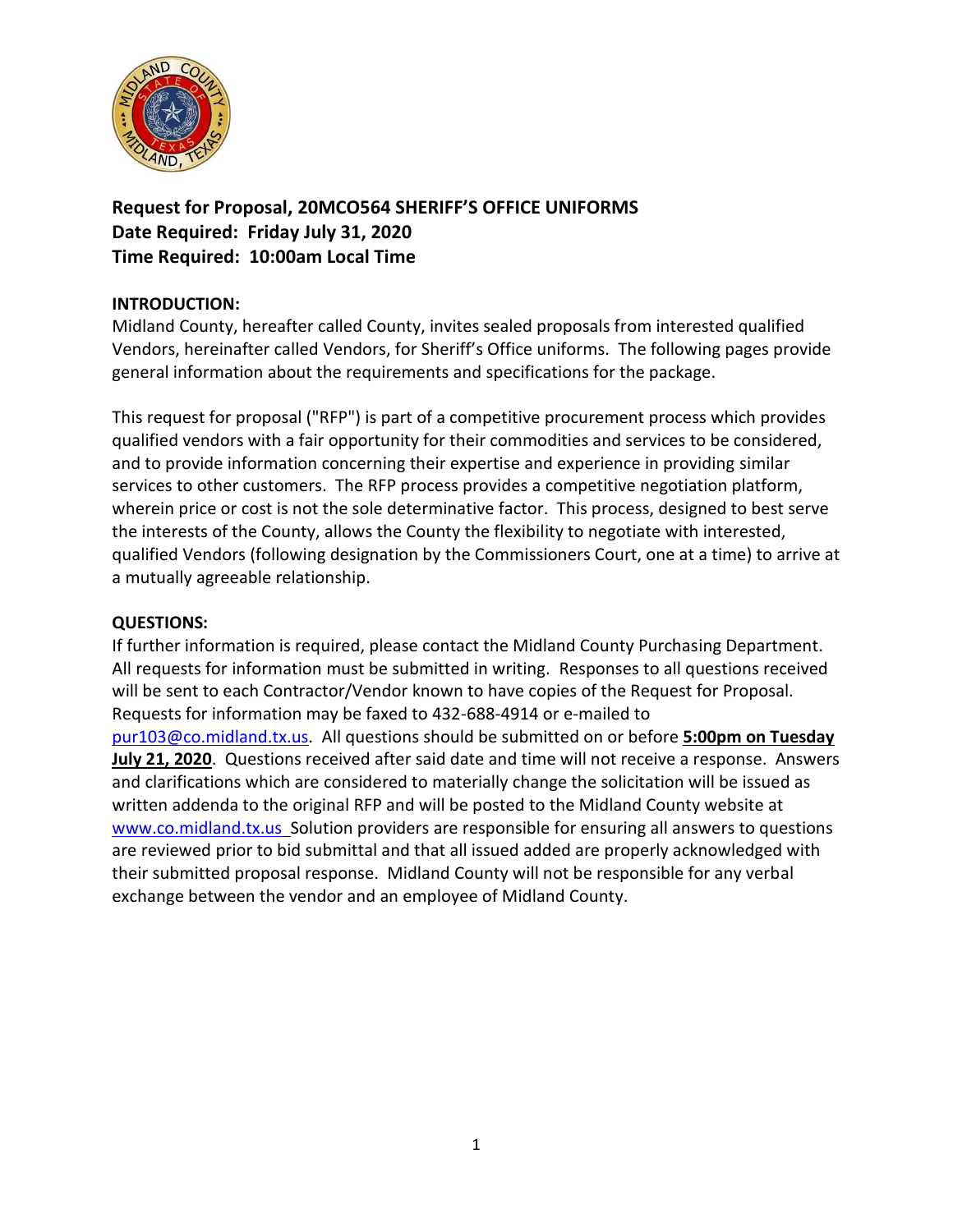# **COPIES AND RECEIPT:**

Please submit one (1) original, three (3) copies, and an electronic copy on USB drive of the proposal. **An executed copy of the Proposal Affidavit SIGNED AND NOTARIZED (Page 7) must be included in each submission.** Please note that if no Proposal Affidavit is included, the response will be rejected. Midland County is exempt from all state and federal taxes. Tax exempt certificates are available upon request.

All responses should be submitted in a sealed envelope, marked on the outside**,** 

# **20MCO564 SHERIFF'S OFFICE UNIFORMS**

**\_\_\_\_\_\_\_\_\_\_\_\_\_\_\_\_\_\_\_\_\_\_\_\_ Company Name**

Responses must be received by **10:00am Local Time on Friday, July 31, 2020.** Late proposals will be rejected and returned without being opened. The clock in the Purchasing Agent's office is the official time piece for this submission. If interested, Contractors may use mail or express systems to deliver their proposal to the Purchasing Department; they should ensure that they are tendered to the carrier in plenty of time to reach the Purchasing Department by the time and date required. Facsimile transmitted proposals shall not be accepted.

**SUBMISSION LOCATION:** All bids which are mailed, shipped, delivered, etc. should be addressed as follows:

## **Midland County Purchasing Department**

Midland County Courthouse Attention: Kristy Engeldahl, Purchasing Agent 500 N. Loraine Street, Suite 1101 Midland, Texas 79701

# **DOCUMENTATION SUBMISSION:**

The respondent must submit all required documentation. Failure to provide requested information may result in rejection of the proposal.

# **ALTERATION OF PROPOSAL:**

A proposal may be altered, modified or amended by a Vendor at any time, prior to the time and date set forth above as the submission deadline. Alterations, modifications or amendments to a proposal must be made in the offices of the Purchasing Department. Any interlineations, alteration or erasure made on a proposal before the submission deadline must be initialed by the signer of the proposal, guaranteeing authenticity. A proposal may not be altered, modified or amended after the submission deadline.

## **WITHDRAWAL:**

A proposal may not be withdrawn or canceled by the respondent for a period of sixty (60) days following the date designated for the receipt of proposals, and respondent so agrees upon submittal of their proposal.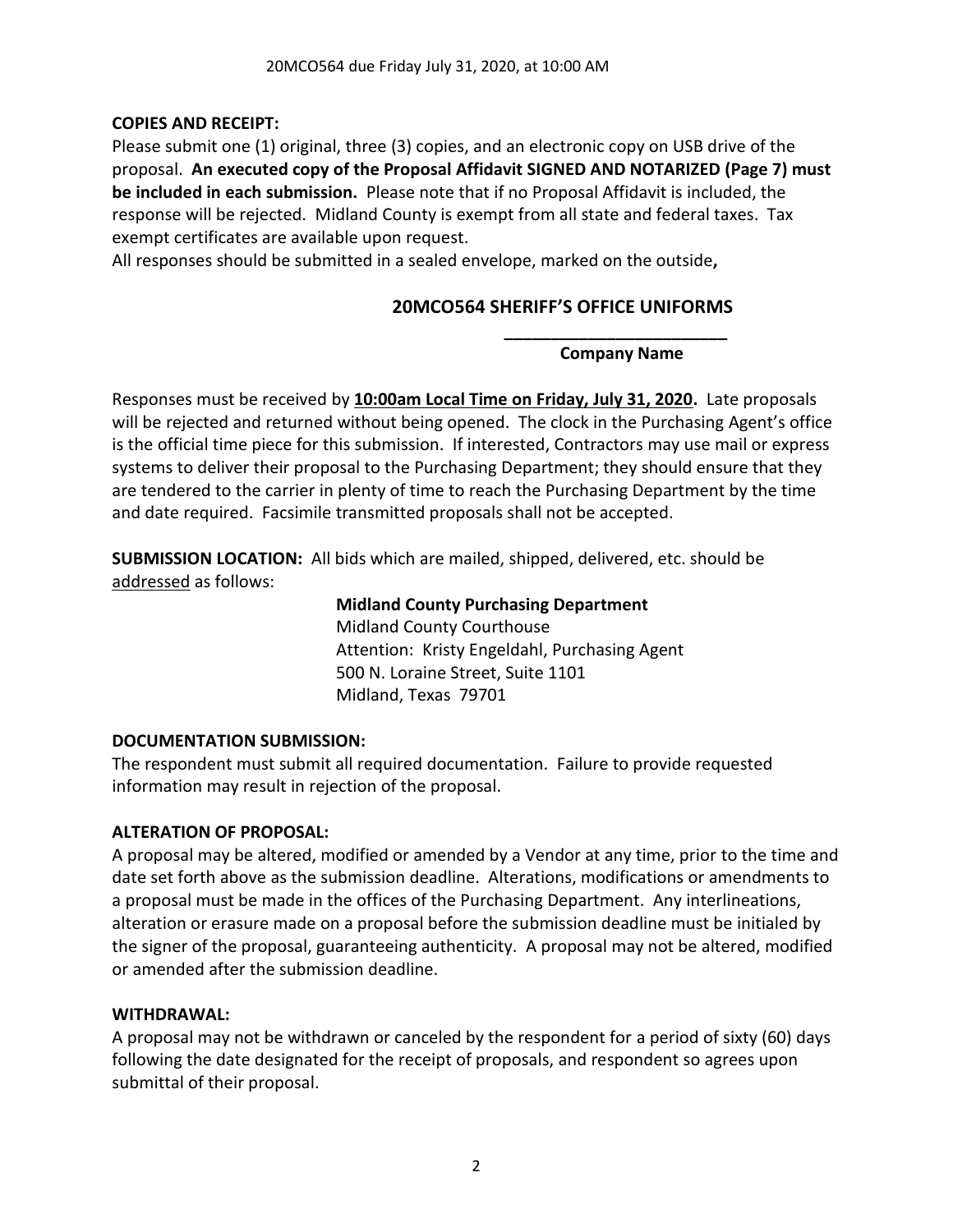## **CONFLICT OF INTEREST:**

No public official shall have interest in this contract, in accordance with Vernon's Texas Codes annotated Local Government Code Title 5, Subtitle C, Chapter 171. Vendor is required to sign affidavit form included in Proposal documents.

## **SILENCE OF SPECIFICATIONS:**

The apparent silence of these specifications as to any detail of the apparent omission from it of a detailed description concerning any point, shall be regarded as meaning that only the best commercial practices are to prevail. All interpretations of these specifications shall be made on the basis of this statement.

## **CONFIDENTIALITY:**

Contents of the proposals will remain confidential until the contract is awarded. At that time the contents will be made public under the Texas Public Information Act; except for any portion of a proposal which has been clearly marked as a trade secret or proprietary data (the entire proposal may not be so marked). Proposals will be opened, and the name of the firm submitting the proposal read aloud, acknowledged, at **10:05am on Friday July 31, 2020**, in the Purchasing Department Conference Room located in the Midland County Courthouse, Suite 1101. All respondents or other interested parties are invited to attend the opening.

Vendors are hereby notified that the Owner strictly adheres to all statutes, court decisions, and opinions of the Texas Attorney General with respect to disclosure of public information.

## **ADDITIONAL INFORMATION AND DEMONSTRATION, NEGOTIATIONS:**

Prior to award, selected Vendors may be asked to provide further information concerning their proposal, up to and including presentations/demonstrations. The Midland County Commissioners Court reserves the right to reject any and all proposals or waive formalities as deemed in the best interests of Midland County. The County may also enter into discussions and revisions of proposals after submission and before award for the purpose of obtaining the best and final offer, and to accept the proposal deemed most advantageous to Midland County.

This request for proposal (RFP) is part of a competitive procurement process which is designed to best serve the interests of the County in obtaining complicated commodities and/or services. It also provides interested Contractors with a fair opportunity for their goods and services to be considered. The RFP process is designed to be a competitive negotiation platform, where price is not required to be the sole determinative factor. Also, the County has the flexibility to negotiate with interested vendors (one at a time) to arrive at a mutually agreeable relationship. Negotiations will be arranged with vendors in a hierarchal order, starting with the vendor selected as the primary. If a contract cannot be negotiated, negotiations will, formally and in writing, end with that Vendor and proceed to move to the second vendor, and so forth until a contract is negotiated.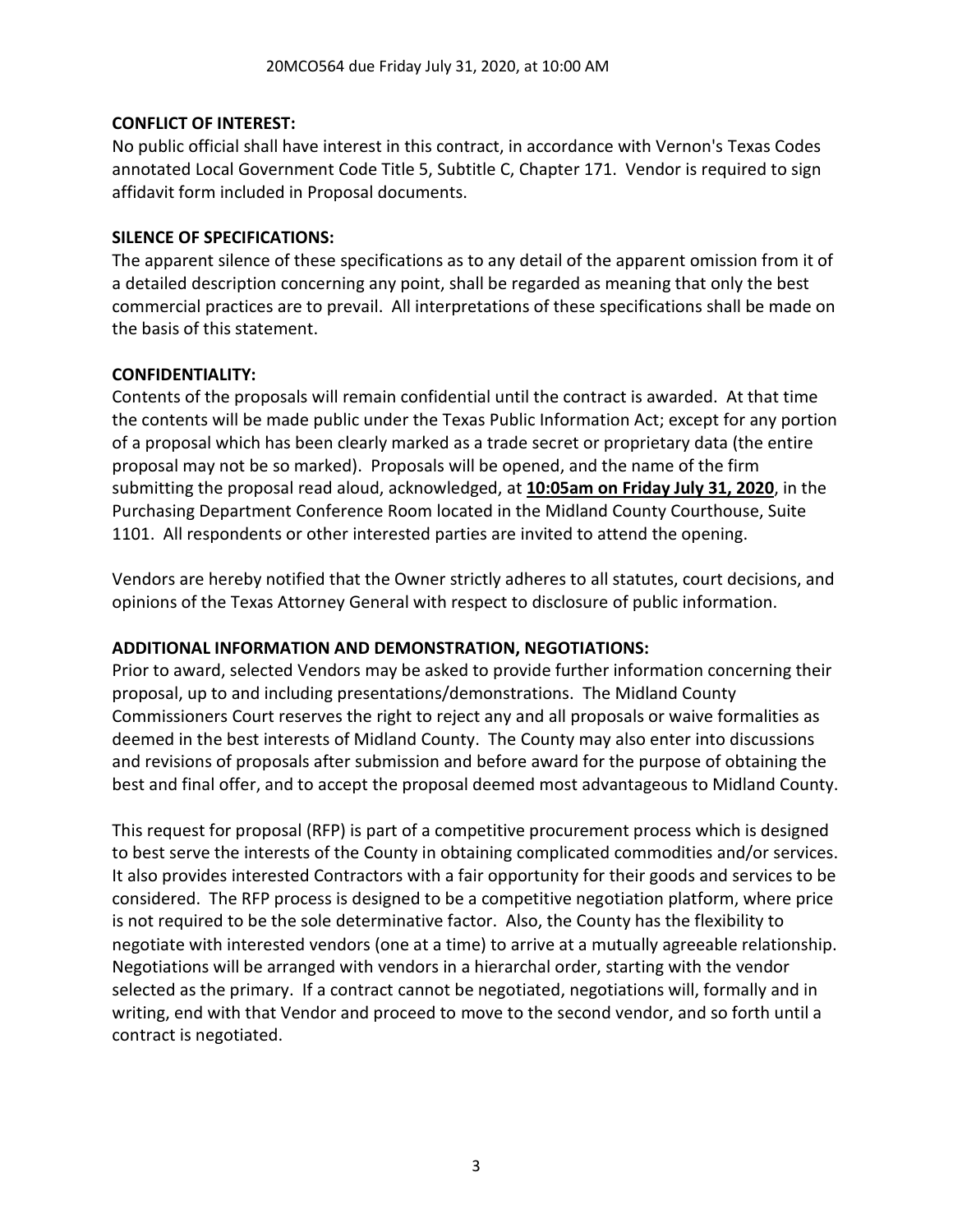## **RIGHTS OF THE CONTRACTING AUTHORITY:**

Midland County reserves the right to withdraw this RFP at any time and for any reason. Midland County also has the right to terminate its selection process at any time and to reject all responses, or all proposals. Receipt of the proposal materials by Midland County or submission of a proposal to Midland County confers no rights upon the vendor nor obligates Midland County in any manner.

All costs associated with the preparation or submittal of proposals shall be borne by the vendor, and no cost shall be sustained by Midland County.

## **ORAL COMMITMENT:**

Vendors should clearly understand that any verbal representations made or assumed to be made during any discussions held between representatives of a vendor and any Midland County personnel or official are not binding on Midland County.

## **WAIVER OF CLAIMS:**

Submission of a proposal indicates Vendor's acceptance of the evaluation technique and Vendor's recognition that some subjective judgments must be made by the County during the determination of qualification.

#### **SELECTION CRITERIA:**

Price is a primary consideration; however, it is not the only consideration to be used in the selection. The product and/or service to be provided is also of major importance. Midland County will require that the successful vendor provide a representative for all County related business, including fitting, warranty, and billing of said product and/or service.

## **ORDINANCES AND PERMITS:**

The Contractor/Vendor agrees, during the performance of the work, to comply with all applicable Federal, State, or local codes, ordinances, and laws.

## **INVOICES:**

Invoices are to be mailed to P.O. Box 421, Midland, Texas 79702 and should cite the applicable Purchase Order Number. Any and all notices or other communications required or permitted by any contract awarded as a result of this RFP shall be served on or given to Midland County, in writing, by personal delivery to the Purchasing Agent of Midland County, Texas, or by deposit with the United States Mail, postage prepaid, registered or certified mail, return receipt requested, addressed to the Midland County Purchasing Agent 500 N. Loraine Suite 1101 Midland, TX 79701, or at such other address as may have been specified by written notice to Vendor.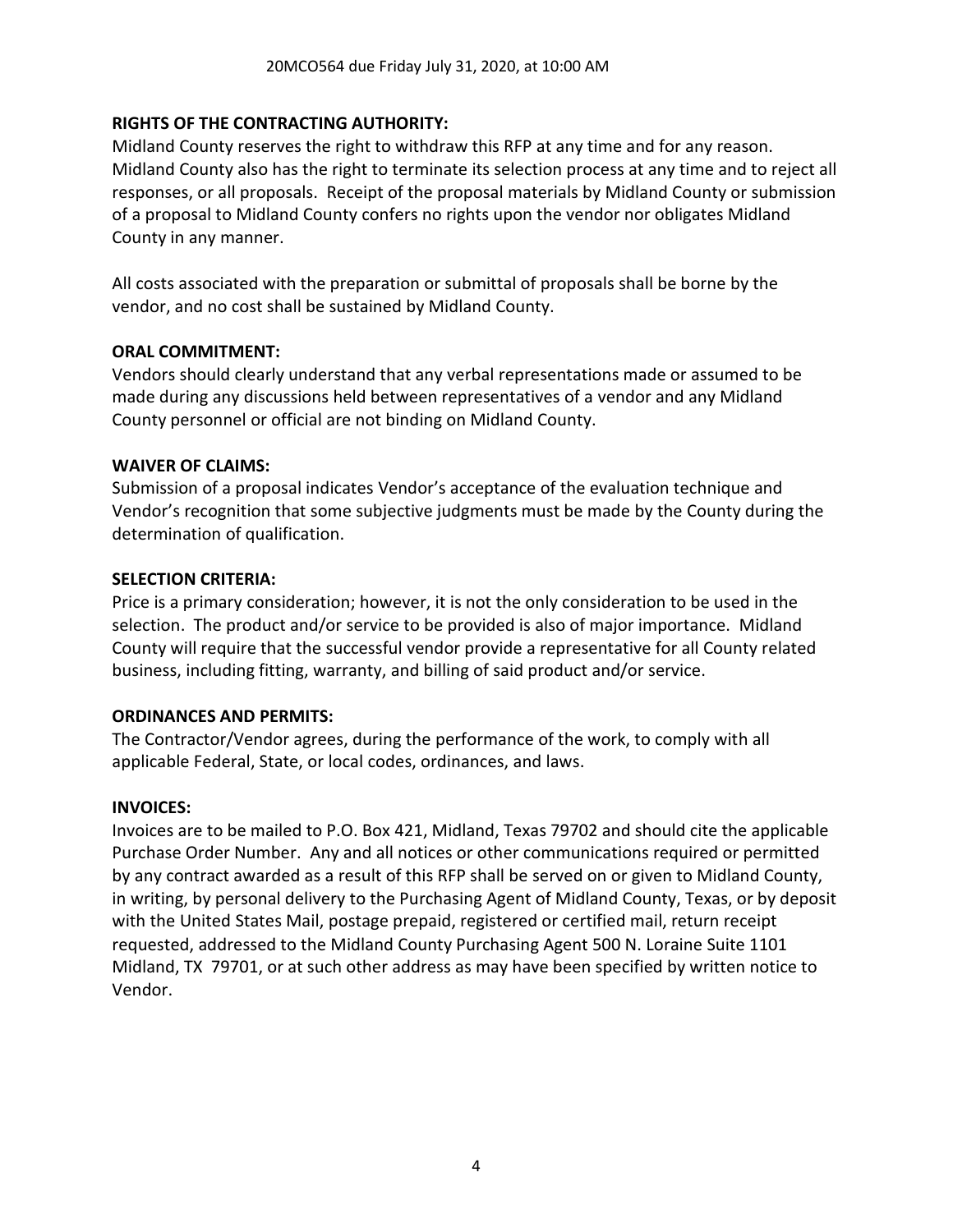## **INSURANCE:**

The awarded Vendor will maintain such insurance that will protect the Vendor and the County from claims under the Workers' Compensation Acts, and any amendments thereof, and from any other claims for damages from personal injury, including death, which may arise from operations under this agreement, whether such operations be by themselves or by any subcontractor, or anyone directly or indirectly employed by either of them. Current certificates of insurance shall be furnished to Midland County and shall show all applicable coverage(s). Any subcontractor must adhere to the same requirements listed above and below (with the exception of the pollution liability, if required).

## **Other insurance requirements are:**

-General Liability (including completed operations) with a \$1,000,000 per occurrence limit and \$2,000,000 general aggregate.

Midland County will require the selected Vendor to name Midland County as an additional insured for both the general liability and auto liability. A waiver of subrogation in favor of the County is required for the workers compensation. If the additional insured status or waiver of subrogation is not on a blanket basis, please send a copy of the actual endorsements prior to commencement of any work. All insurance must be placed through an insurance carrier licensed to operate in Texas and have an AM Best Rating greater than A-VI.

#### **INDEMNIFICATION:**

The Vendor shall defend, indemnify and save whole and harmless the County and all its officers, agents and employees from and against any and all demands, claims, suits, or causes of action of any character, name, kind or description brought for, or on account of, arising out of or in connection with the Vendor's performance or non-performance of any obligation of Vendor or any negligent act, misconduct or omission of the Vendor in the performance of its contractual obligations. The Vendor shall defend, indemnify, save, and hold harmless the County and its officers, agents, representatives and employees from and against any and all demands, claims, suits, or causes of action of any character, name, kind or description brought for, on account of, arising out of or in connection with Vendor's product or service.

## **STATUS OF INDEPENDENT CONTRACTOR:**

Vendor shall be considered an independent contractor, for all purposes. Vendor will not at any time, directly or indirectly, act as an agent, servant, representative or employee of the County. Vendor will not take any action which is intended to create any commitments, duties, liabilities or obligations on behalf of the County, without prior written consent of the County.

#### **PARTIAL INVALIDITY:**

In the event any one or more of the provisions contained in this RFP or any contract resulting therefore, for any reason, be held to be invalid, illegal or unenforceable in any respect, such invalidity, illegality or unenforceability shall not affect any other provision of this RFP or any contract resulting therefore and this RFP or the contract resulting therefore shall be construed as if such invalid, illegal or unenforceable provision had never been contained herein.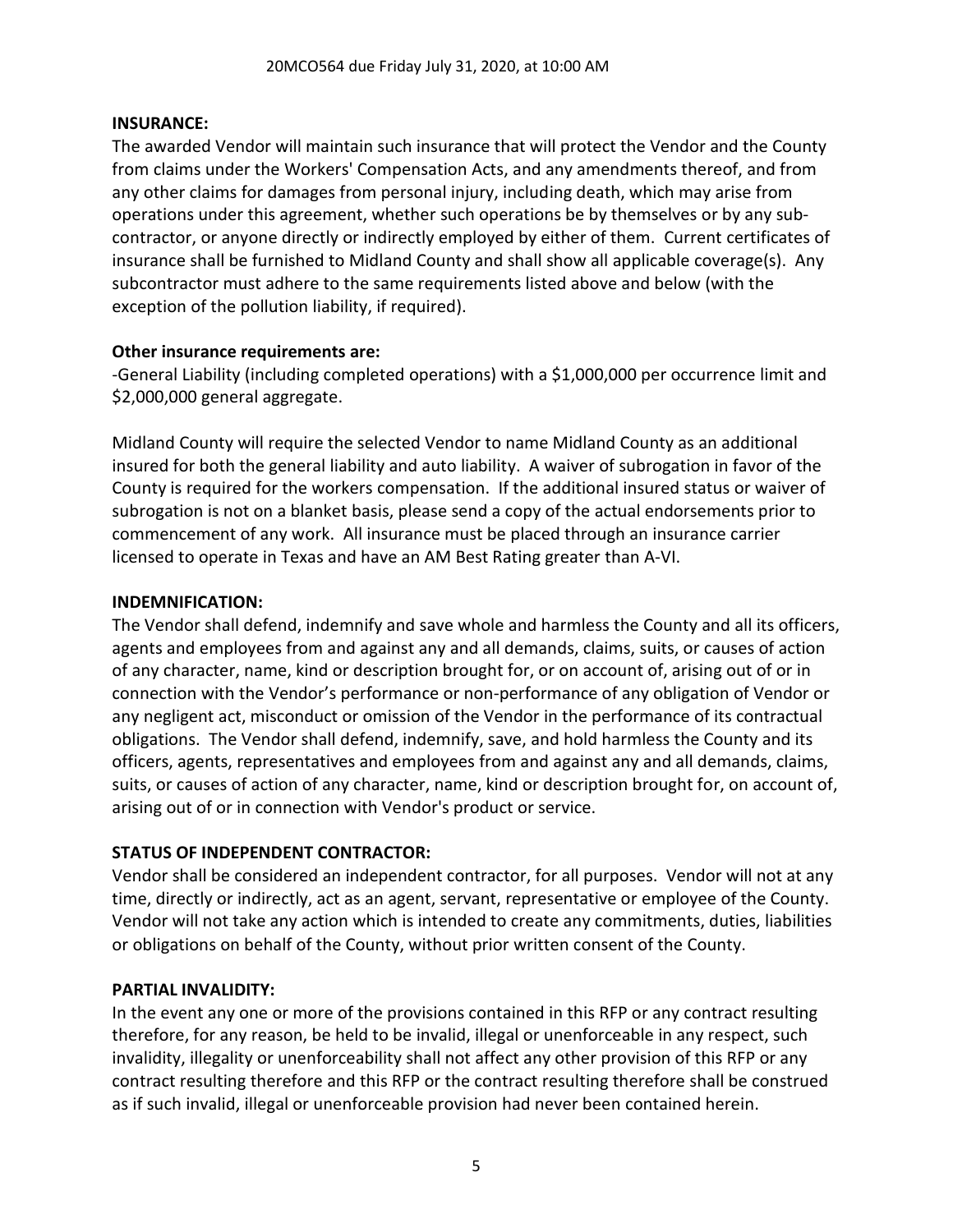## **CONTRACT TERMINATION:**

Non-performance of the Vendor/Contractor in terms of specifications or noncompliance with terms of this contract shall be basis for termination of the contract by the County. Termination in whole or in part, by the County may be made at its option and without prejudice to any other remedy to which it may be entitled at law or in equity, or elsewhere under this contract, by giving (60) sixty days written notice to the Contractor/Vendor with the understanding that all work being performed under this contract shall cease upon the date specified in such notice. The County shall not pay for work, equipment, services or supplies which are unsatisfactory. Contractor/Vendor may be given reasonable opportunity prior to termination to correct any deficiency. This, however, shall in no way be construed as negating the basis for termination for non-performance. The right to terminate the notice thereof is controlled by these proposal specifications and is not subject to being altered by contract.

## **LAW GOVERNING:**

The parties under contract shall be subject to all Federal laws and regulations, and all rules and regulations of the State of Texas. The laws of the State of Texas shall govern the interpretation and application of the contract; regardless of where any disagreement over its terms should arise or any case of action arise. Vendor agrees to follow all local, state and federal laws.

## **REMEDIES:**

The successful vendor and Midland County agree that both parties have all rights, duties, and remedies available as stated in the Uniform Commercial Code.

## **VENUE:**

It is hereby agreed that the contract will be made in Midland, Midland County, Texas, and any dispute arising as a result of it shall be governed by the laws of the State of Texas for the purpose of any law suit, and the parties agree that such lawsuit shall be brought in Midland County, Texas.

## **FUNDING CONTINGENCY:**

Any contract awarded pursuant to this RFP shall be contingent on sufficient funding and authority being made available in each fiscal period by the appropriate officials of Midland County. If sufficient funding or authority is not made available, the contract shall become null and void.

## **ASSIGNMENT:**

The Contractor shall not sell, assign transfer or convey this contract in whole or in part, without the prior written consent of the County.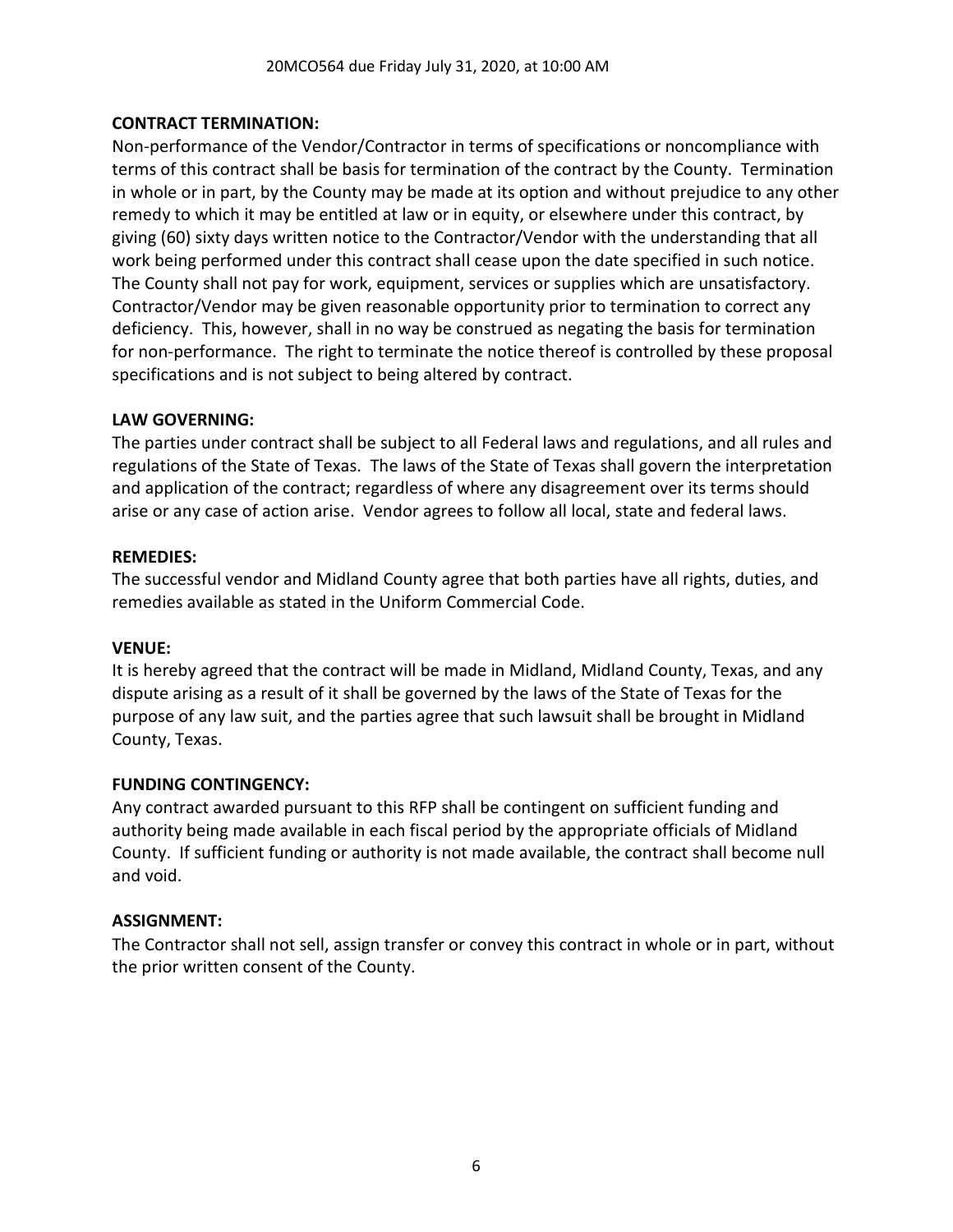# **REQUIRED FORM COMPANY AFFIDAVIT**

The affiant, The affiant, The affiant,  $\frac{1}{2}$  is tates with respect to this submission to County:

I (we) hereby certify that if the contract is awarded to our firm that no member or members of the governing body, elected official or officials, employee or employees of said County, or any person representing or purporting to represent the County, or any family member including spouse, parents, or children of said group, has received or has been promised, directly or indirectly, any financial benefit, by way of fee, commission, finder's fee or any other financial benefit on account of the act of awarding and/or executing a contract.

I hereby certify that I have full authority to bind the company and that I have personally reviewed the information contained in the RFP and this submission, and all attachments and appendices, and do hereby attest to the accuracy of all information contained in this submission, including all attachments and exhibits.

I acknowledge that any misrepresentation will result in immediate disqualification from any consideration in the submission process.

I further recognize that County reserves the right to make its award for any reason considered advantageous to the County. The company selected may be without respect to price or other factors.

| Type of business organization (corporation, LLC, partnership, proprietorship) |  |
|-------------------------------------------------------------------------------|--|

Notary Seal Below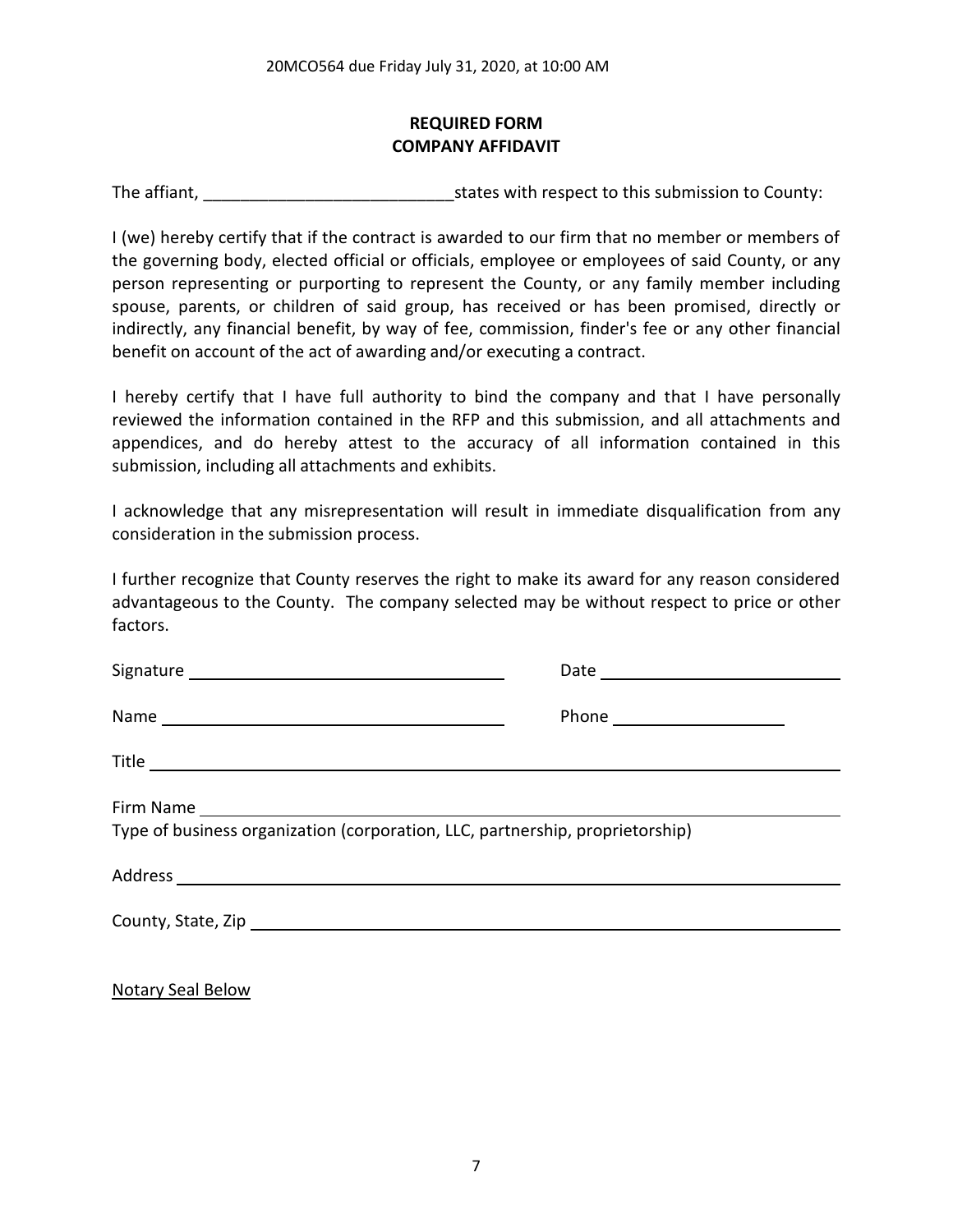## **SPECIFICATION**

## **PURPOSE:**

Midland County is in need of a vendor to provide uniforms (pants, shirts, jackets, and belts) to the Midland County Sheriff's Office. One set of pants and shirts will be worn by the Sheriff's Office Detention Division and another set of pants and shirts will be worn by the Sheriff's Office Patrol Division and the Sheriff's Office Courthouse Security Division.

# **SUBCONTRACTOR AND/OR SUPPLIER IDENTIFICATION:**

Should the Bidder subcontract any work, the Bidder shall indicate below the name of each subcontractor and/or supplier the bidder will use in the performance of the contract. The Bidder shall specify the work to be performed by the subcontractor or the materials to be provided by the supplier. Any changes in subcontractor and/or supplier listed below shall require prior approval by the Purchasing Office.

# **SPECIFICATIONS:**

Please see the tables on pages 10 and 11 for the uniform items. You will also need to complete the table by including your price per item in the column labeled COST PER ITEM

Please note that all shirts will need to have embroidery and the cost needs to include those items and services. Also, FTO, Corporals, and Sergeants Operations shirts will need to reflect their rank. There is an item on the table for just those items and services as well. On the Detention shirts, rank will be needed if applicable. The embroidery needed on the jackets has yet to be determined.

# **CONTRACT TERM:**

This contract will last for 12 months and renew annually, unless either Midland County or Vendor provides a 60 day notice to cancel or not renew.

# **REFERENCES:**

Please provide at least 3 references, preferably any local/state government clients that the vendor has provided a similar type of product/service as requested in this RFP.

# **EVALUATION PROCESS:**

The County will award to the bidder that submits a bid which represents the "best value" to the County. The best value shall not be based solely upon price, but the bid which receives the highest cumulative score for each of the evaluation factors delineated herein.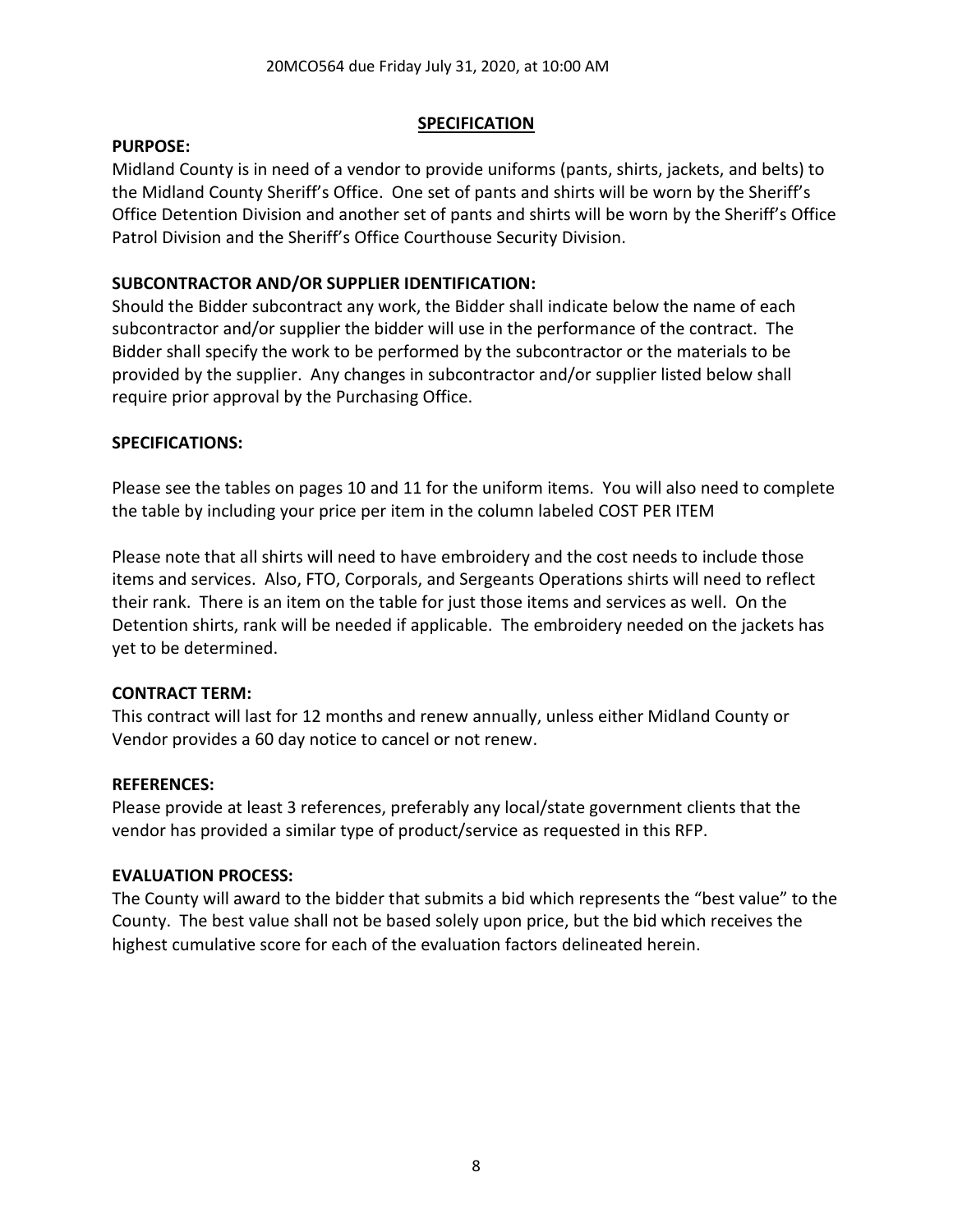# **CRITERIA:**

Introduction (Executive Summary): 1 page maximum

Tab 1 Previous Related Experience: (10 points, maximum)

- Indicate experience with publicly funded entities of same approximate size. Be sure to indicate any previous experience with Midland County.
- Indicate any contracts terminated due to breach of contract by Vendor.

Tab 2 Identity and Location of Vendor: (40 points, maximum)

• Indicate the exact legal name of Vendor, its corporate location, any local/regional offices near Midland County, shipping warehouse location, length of time in business.

Tab3 References: (Include name, address, and phone number of contact person): (10 points, maximum)

• Indicate (3 minimum) references who can attest to the Vendor's ability to provide these goods/services.

Tab 5 Cost: (40 points, maximum)

• Indicate the Vendor's proposed costs by completing and returning PAGES 10 and 11.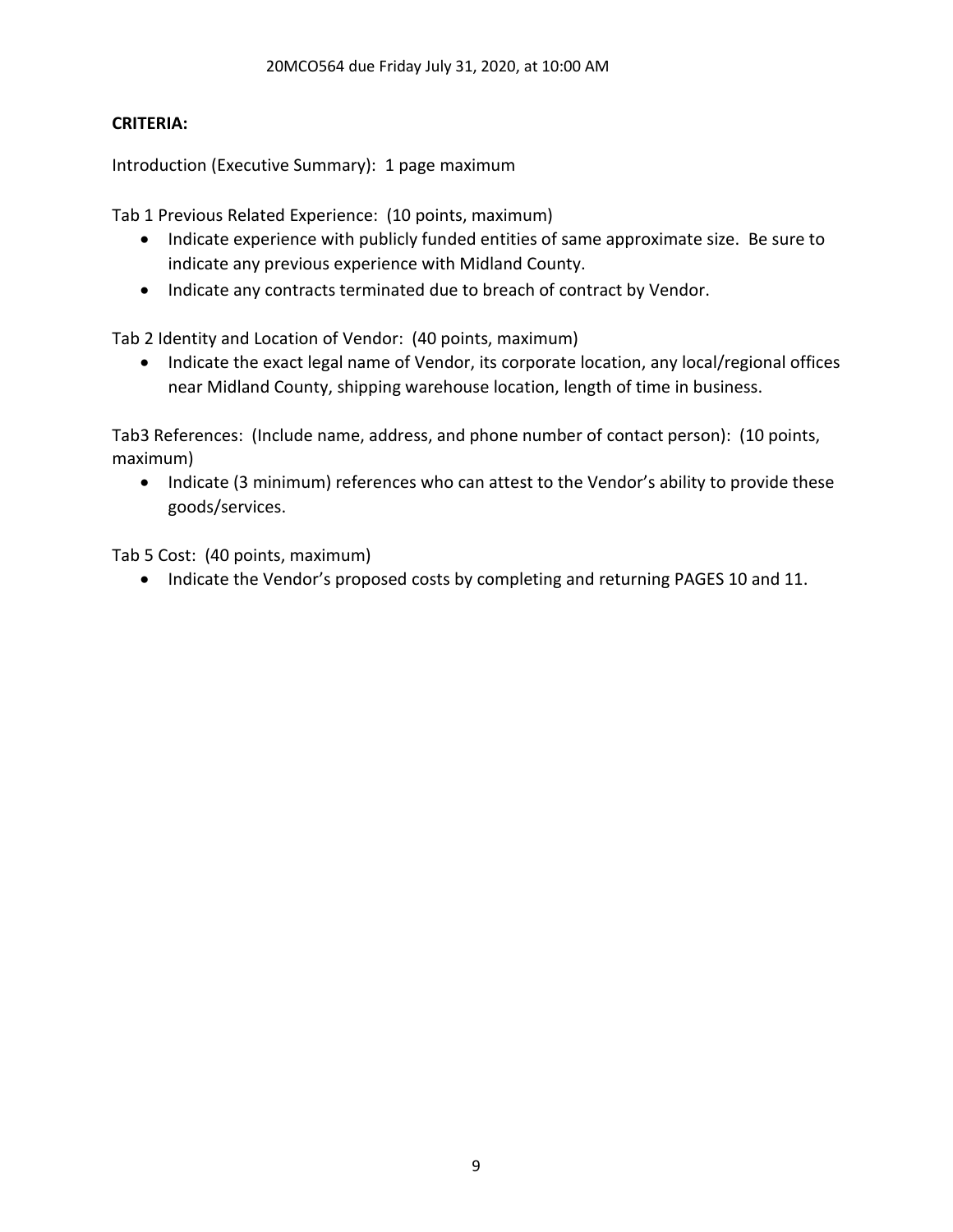| <b>DESCRIPTION</b>                                                                                                                                                                                                                                                                                   | <b>COST PER ITEM</b> |
|------------------------------------------------------------------------------------------------------------------------------------------------------------------------------------------------------------------------------------------------------------------------------------------------------|----------------------|
| Men's Operations Short Sleeve Shirt<br>F5350-4X Propper Kinetic <sup>®</sup> Shirt Button Up Short Sleeve<br><b>LAPD Navy</b><br>Men's Sizes: all available sizes<br>Embroidery: ULC – MCSO Deputy Badge<br>Embroidery: URC - Last Name Block Letters<br>Embroidery: Both Shoulders - MCSO Patch     |                      |
| Men's Operations Long Sleeve Shirt<br>F5371-4X Propper Kinetic® Shirt Button Up Long Sleeve<br><b>LAPD Navy</b><br>Men's Sizes: all available sizes<br>Embroidery: ULC – MCSO Deputy Badge<br>Embroidery: URC - Last Name Block Letters<br>Embroidery: Both Shoulders - MCSO Patch                   |                      |
| Women's Operations Short Sleeve Shirt<br>F5398-4X Propper Kinetic <sup>®</sup> Shirt Button Up Short Sleeve<br><b>LAPD Navy</b><br>Women's Sizes: all available sizes<br>Embroidery: ULC – MCSO Deputy Badge<br>Embroidery: URC - Last Name Block Letters<br>Embroidery: Both Shoulders - MCSO Patch |                      |
| Women's Operations Long Sleeve Shirt<br>F5399-4X Propper Kinetic® Shirt Button Up Long Sleeve<br><b>LAPD Navy</b><br>Women's Sizes: all available sizes<br>Embroidery: ULC – MCSO Deputy Badge<br>Embroidery: URC - Last Name Block Letters<br>Embroidery: Both Shoulders - MCSO Patch               |                      |
| Men's Operations Pants<br>F5294-4X Propper Kinetic <sup>®</sup> Pant<br>Khaki<br>Men's Sizes: all available sizes                                                                                                                                                                                    |                      |
| <b>Women's Operations Pants</b><br>F5259-4X Propper Kinetic <sup>®</sup> Pant<br>Khaki<br>Women's Sizes: all available sizes                                                                                                                                                                         |                      |